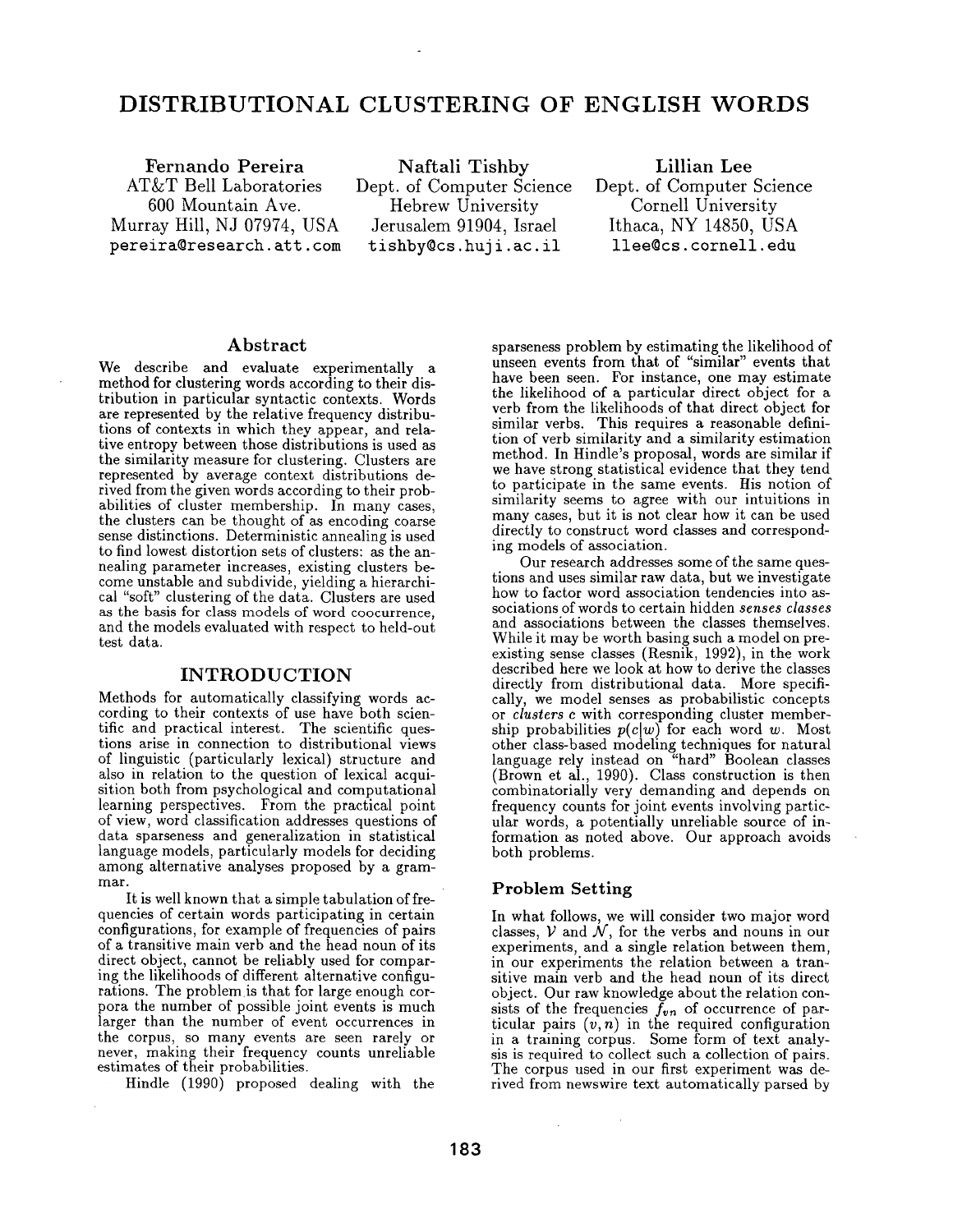Hindle's parser Fidditch (Hindle, 1993). More recently, we have constructed similar tables with the help of a statistical part-of-speech tagger (Church, 1988) and of tools for regular expression pattern matching on tagged corpora (Yarowsky, 1992). We have not yet compared the accuracy and coverage of the two methods, or what systematic biases they might introduce, although we took care to filter out certain systematic errors, for instance the misparsing of the subject of a complement clause as the direct object of a main verb for report verbs like *"say".* 

We will consider here only the problem of classifying nouns according to their distribution as direct objects of verbs; the converse problem is formally similar. More generally, the theoretical basis for our method supports the use of clustering to build models for any  $n$ -ary relation in terms of associations between elements in each coordinate and appropriate hidden units (cluster centroids) and associations between those hidden units.

For the noun classification problem, the empirical distribution of a noun  $n$  is then given by the conditional distribution  $p_n(v) = f_{vn}/\sum_v f_{vn}$ . The problem we study is how to use the  $p_n$  to classify the  $n \in \mathcal{N}$ . Our classification method will construct a set  $C$  of clusters and cluster membership probabilities  $p(c|n)$ . Each cluster c is associated to a cluster *centroid Pc,* which is a distribution over  $V$  obtained by averaging appropriately the  $p_n$ .

#### **Distributional Similarity**

To cluster nouns  $n$  according to their conditional verb distributions  $p_n$ , we need a measure of similarity between distributions. We use for this purpose the *relative entropy* or *Kullback-Leibler (KL) distance* between two distributions

$$
D(p \parallel q) = \sum_{x} p(x) \log \frac{p(x)}{q(x)}
$$

This is a natural choice for a variety of reasons, which we will just sketch here.<sup>1</sup>

First of all,  $D(p \parallel q)$  is zero just when  $p = q$ , and it increases as the probability decreases that p is the relative frequency distribution of a random sample drawn according to q. More formally, the probability mass given by  $q$  to the set of all samples of length  $n$  with relative frequency distribution p is bounded by  $\exp(-nD(p \parallel q))$  (Cover and Thomas, 1991). Therefore, if we are trying to distinguish among hypotheses *qi* when p is the relative frequency distribution of observations,  $D(p \parallel q_i)$  gives the relative weight of evidence in favor of *qi.* Furthermore, a similar relation holds between  $D(p \parallel p')$  for two empirical distributions p and  $p'$  and the probability that p and  $p'$  are drawn from the same distribution  $q$ . We can thus use the relative entropy between the context distributions for two words to measure how likely they are to be instances of the same cluster centroid.

From an information theoretic perspective  $D(p \parallel q)$  measures how inefficient on average it would be to use a code based on  $q$  to encode a variable distributed according to  $p$ . With respect to our problem,  $D(p_n \parallel p_c)$  thus gives us the information loss in using cluster centroid  $p_c$  instead of the actual distribution  $p_n$  for word n when modeling the distributional properties of n.

Finally, relative entropy is a natural measure of similarity between distributions for clustering because its minimization leads to cluster centroids that are a simple weighted average of member distributions.

One technical difficulty is that  $D(p \parallel p')$  is not defined when  $p'(x) = 0$  but  $p(x) > 0$ . We could sidestep this problem (as we did initially) by smoothing zero frequencies appropriately (Church and Gale, 1991). However, this is not very satisfactory because one of the goals of our work is precisely to avoid the problems of data sparseness by grouping words into classes. It turns out that the problem is avoided by our clustering technique, since it does not need to compute the KL distance between individual word distributions, but only between a word distribution and average distributions, the current cluster centroids, which are guaranteed to be nonzero whenever the word distributions are. This is a useful advantage of our method compared with agglomerative clustering techniques that need to compare individual objects being considered for grouping.

#### THEORETICAL BASIS

In general, we are interested in how to organize a set of linguistic objects such as words according to the contexts in which they occur, for instance grammatical constructions or  $n$ -grams. We will show elsewhere that the theoretical analysis outlined here applies to that more general problem, but for now we will only address the more specific problem in which the objects are nouns and the contexts are verbs that take the nouns as direct objects.

Our problem can be seen as that of learning a joint distribution of pairs from a large sample of pairs. The pair coordinates come from two large sets  $\mathcal N$  and  $\mathcal V$ , with no preexisting internal structure, and the training data is a sequence  $S$  of  $N$ independently drawn pairs

$$
S_i = (n_i, v_i) \qquad 1 \leq i \leq N.
$$

From a learning perspective, this problem falls somewhere in between unsupervised and supervised learning. As in unsupervised learning, the goal is to learn the underlying distribution of the data. But in contrast to most unsupervised learning settings, the objects involved have no internal structure or attributes allowing them to be compared with each other. Instead, the only information about the objects is the statistics of their joint appearance. These statistics can thus be seen as a weak form of object labelling analogous to supervision.

 $A<sup>1</sup>A$  more formal discussion will appear in our paper *Distributional Clustering,* in preparation.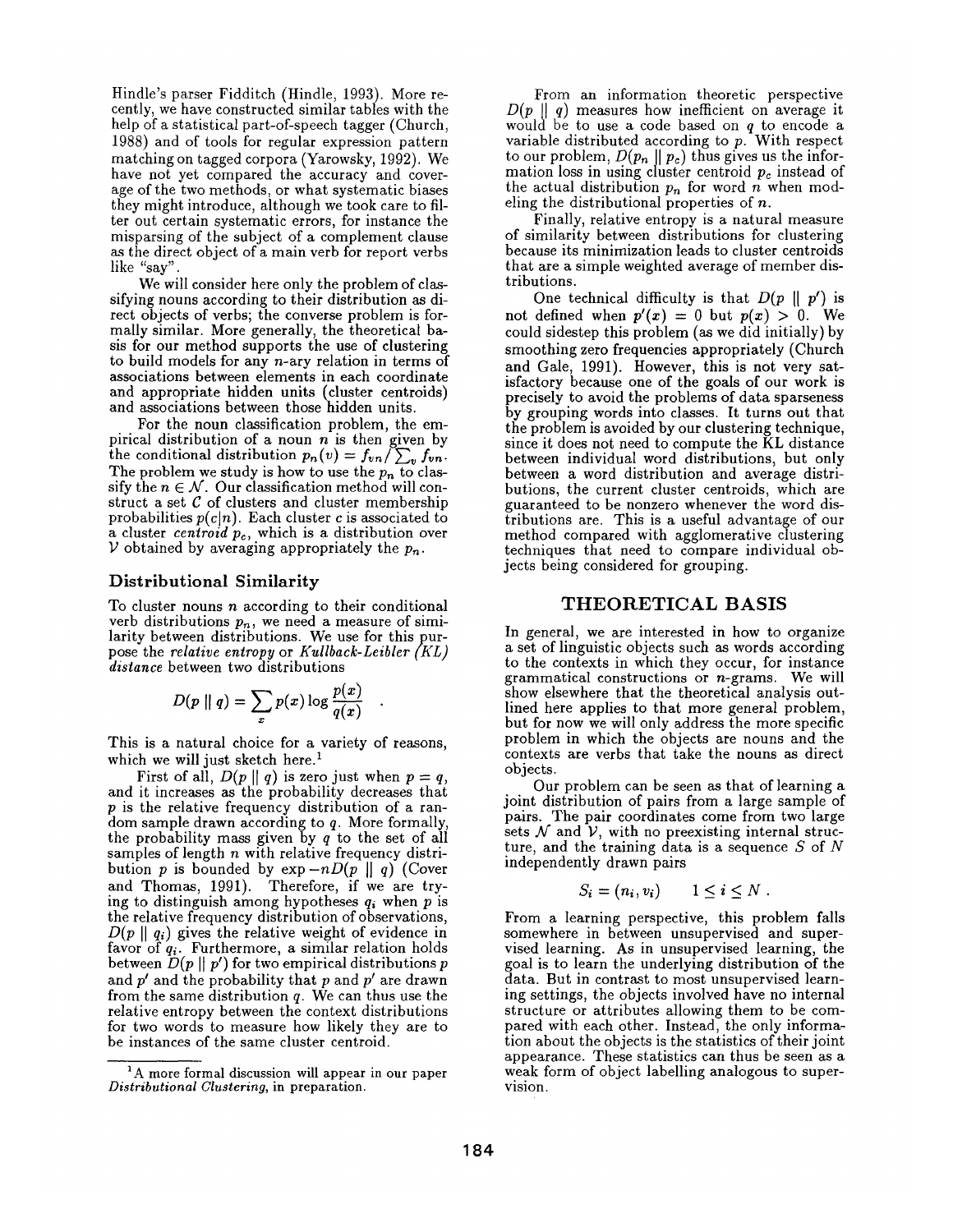## **Distributional** Clustering

While clusters based on distributional similarity are interesting on their own, they can also be profitably seen as a means of summarizing a joint distribution. In particular, we would like to find a set of clusters  $\mathcal C$  such that each conditional distribution  $p_n(v)$  can be approximately decomposed as

$$
\hat{p}_n(v) = \sum_{c \in C} p(c|n) p_c(v) \quad ,
$$

where  $p(c|n)$  is the membership probability of n in c and  $p_c(v) = p(v|c)$  is v's conditional probability given by the centroid distribution for cluster  $c$ .

The above decomposition can be written in a more symmetric form as

$$
\hat{p}(n, v) = \sum_{c \in C} p(c, n)p(v|c) \n= \sum_{c \in C} p(c)p(n|c)p(v|c) \qquad (1)
$$

assuming that  $p(n)$  and  $\hat{p}(n)$  coincide. We will take (1) as our basic clustering model.

To determine this decomposition we need to solve the two connected problems of finding suitable forms for the cluster membership  $p(c|n)$  and the centroid distributions  $p(v|c)$ , and of maximizing the goodness of fit between the model distribution  $\hat{p}(n, v)$  and the observed data.

Goodness of fit is determined by the model's likelihood of the observations. The maximum likelihood (ML) estimation principle is thus the natural tool to determine the centroid distributions  $p_c(v)$ .

As for the membership probabilities, they must be determined solely by the relevant measure of object-to-cluster similarity, which in the present work is the relative entropy between object and cluster centroid distributions. Since no other information is available, the membership is determined by maximizing the configuration entropy for a fixed average distortion. With the maximum entropy (ME) membership distribution, ML estimation is equivalent to the minimization of the average distortion of the data. The combined entropy maximization entropy and distortion minimization is carried out by a two-stage iterative process similar to the EM method (Dempster et al., 1977). The first stage of an iteration is a maximum likelihood, or minimum distortion, estimation of the cluster centroids given fixed membership probabilities. In the second stage of each iteration, the entropy of the membership distribution is maximized for a fixed average distortion. This joint optimization searches for a *saddle point* in the distortion-entropy parameters, which is equivalent to minimizing a linear combination of the two known as *free energy* in statistical mechanics. This analogy with statistical mechanics is not coincidental, and provides a better understanding of the clustering procedure.

#### Maximum Likelihood Cluster Centroids

N

For the maximum likelihood argument, we start by estimating the likelihood of the sequence  $S$  of  $N$ independent observations of pairs  $(n_i, v_i)$ . Using (1), the sequence's model log likelihood is

$$
l(S) = \sum_{i=1}^N \log \sum_{c \in C} p(c) p(n_i|c) p(v_i|c) .
$$

Fixing the number of clusters (model size)  $|\mathcal{C}|$ , we want to maximize  $l(S)$  with respect to the distributions  $p(n|c)$  and  $p(v|c)$ . The variation of  $l(S)$ with respect to these distributions is

$$
\delta l(S) = \sum_{i=1}^{N} \frac{1}{\hat{p}(n_i, v_i)} \sum_{c \in C} p(c) \begin{pmatrix} p(v_i|c)\delta p(n_i|c) \\ + \\ p(n_i|c)\delta p(v_i|c) \end{pmatrix} (2)
$$

with  $p(n|c)$  and  $p(v|c)$  kept normalized. Using Bayes's formula, we have

$$
\frac{1}{\hat{p}(n_i, v_i)} = \frac{p(c|n_i, v_i)}{p(c)p(n_i|c)p(v_i|c)}\tag{3}
$$

for any  $c.$  <sup>2</sup> Substituting (3) into (2), we obtain

$$
\delta l(S) = \sum_{i=1}^{N} \sum_{c \in C} p(c|n_i, v_i) \begin{pmatrix} \delta \log p(n_i|c) \\ + \\ \delta \log p(v_i|c) \end{pmatrix} (4)
$$

since  $\delta \log p = \delta p/p$ . This expression is particularly useful when the cluster distributions  $p(n|c)$ and  $p(v|c)$  have an exponential form, precisely what will be provided by the ME step described below.

At this point we need to specify the clustering model in more detail. In the derivation so far we have treated  $p(n|c)$  and  $p(v|c)$  symmetrically, corresponding to clusters not of verbs or nouns but of verb-noun associations. In principle such a symmetric model may be more accurate, but in this paper we will concentrate on *asymmetric models* in which cluster memberships are associated to just one of the components of the joint distribution and the cluster centroids are specified only by the other component. In particular, the model we use in our experiments has noun clusters with cluster memberships determined by *p(nlc)* and centroid distributions determined by  $p(v|c)$ .

The asymmetric model simplifies the estimation significantly by dealing with a single component, but it has the disadvantage that the joint distribution,  $p(n, v)$  has two different and not necessarily consistent expressions in terms of asymmetric models for the two coordinates.

<sup>&</sup>lt;sup>2</sup>As usual in clustering models (Duda and Hart, 1973), we assume that the model distribution and the empirical distribution are interchangeable at the solution of the parameter estimation equations, since the model is assumed to be able to represent correctly the data at that solution point. In practice, the data may not come exactly from the chosen model class, but the model obtained by solving the estimation equations may still be the closest one to the data.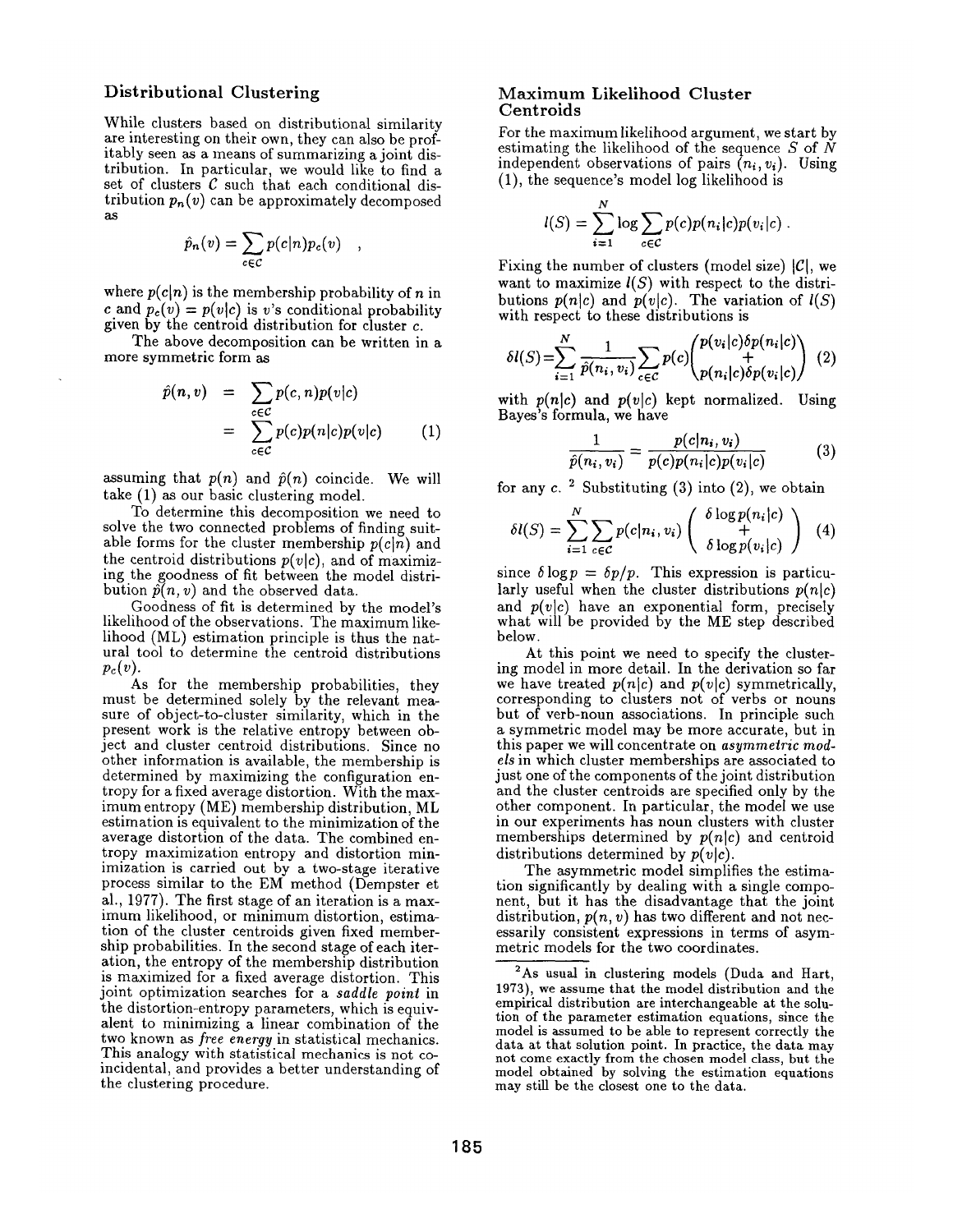Maximum Entropy Cluster Membership While variations of  $p(n|c)$  and  $p(v|c)$  in equation (4) are not independent, we can treat them separately. First, for fixed average distortion between the cluster centroid distributions  $p(v|c)$  and the data  $p(v|n)$ , we find the cluster membership probabilities, which are the Bayes inverses of the  $p(n|c)$ , that maximize the entropy of the cluster distributions. With the membership distributions thus obtained, we then look for the  $p(v|c)$  that maximize the log likelihood  $l(S)$ . It turns out that this will also be the values of  $p(v|c)$  that minimize the average distortion between the asymmetric cluster model and the data.

Given any similarity measure *din , c)* between nouns and cluster centroids, the average cluster distortion is

$$
\langle D \rangle = \sum_{n \in \mathcal{N}} \sum_{c \in \mathcal{C}} p(c|n) d(n, c) \tag{5}
$$

If we maximize the cluster membership entropy

$$
H = -\sum_{n \in \mathcal{N}} \sum_{c \in \mathcal{C}} p(c|n) \log p(n|c) \tag{6}
$$

subject to normalization of  $p(n|c)$  and fixed (5), we obtain the following standard exponential forms (Jaynes, 1983) for the class and membership distributions

$$
p(n|c) = \frac{1}{Z_c} \exp{-\beta d(n, c)}
$$
 (7)

$$
p(c|n) = \frac{1}{Z_n} \exp{-\beta d(n, c)}
$$
 (8)

where the normalization sums (partition functions) are  $Z_c = \sum_n \exp{-\beta d(n,c)}$  and  $Z_n =$  $\sum_{c} \exp{-\beta d(n,c)}$ . Notice that  $d(n,c)$  does not need to be symmetric for this derivation, as the two distributions are simply related by Bayes's rule.

Returning to the log-likelihood variation (4), we can now use (7) for  $p(n|c)$  and the assumption for the asymmetric model that the cluster membership stays fixed as we adjust the centroids, to obtain

$$
\delta l(S) = -\sum_{i=1}^{N} \sum_{c \in C} p(c|n_i) \delta \beta d(n_i, c) + \delta \log Z_c \quad (9)
$$

where the variation of  $p(v|c)$  is now included in the variation of  $d(n, c)$ .

For a large enough sample, we may replace the sum over observations in (9) by the average over  ${\cal N}$ 

$$
\delta l(S) = -\sum_{n \in N} p(n) \sum_{c \in C} p(c|n) \delta \beta d(n, c) + \delta \log Z_c
$$

which, applying Bayes's rule, becomes

$$
\delta l(S) = -\sum_{c \in C} \frac{1}{p(c)} \sum_{n \in N} p(n|c) \delta \beta d(n,c) + \delta \log Z_c.
$$

At the log-likelihood maximum, this variation must vanish. We will see below that the use of relative entropy for similarity measure makes  $\delta \log Z_c$ vanish at the maximum as well, so the log likelihood can be maximized by minimizing the average distortion with respect to the class centroids while class membership is kept fixed

$$
\sum_{c \in C} \frac{1}{p(c)} \sum_{n \in \mathcal{N}} p(n|c) \delta d(n,c) = 0 \quad ,
$$

or, sufficiently, if each of the inner sums vanish

$$
\sum_{c \in \mathcal{C}} \sum_{n \in \mathcal{N}} p(n|c) \delta d(n,c) = 0 \tag{10}
$$

Minimizing the Average **KL Distortion We**  first show that the minimization of the relative entropy yields the natural expression for cluster centroids

$$
p(v|c) = \sum_{n \in \mathcal{N}} p(n|c)p(v|n) \tag{11}
$$

To minimize the average distortion (10), we observe that the variation of the KL distance between noun and centroid distributions with respect to the centroid distribution  $p(v|c)$ , with each centroid distribution normalized by the Lagrange multiplier  $\lambda_c$ , is given by

$$
\delta d(n, c) = \delta \left( \begin{array}{c} -\sum_{v \in \mathcal{V}} p(v|n) \log p(v|c) \\ + \\ \lambda_c(\sum_{v \in \mathcal{V}} p(v|c) - 1) \\ = \sum_{v \in \mathcal{V}} \left( -\frac{p(v|n)}{p(v|c)} + \lambda_c \right) \delta p(v|c) \end{array} \right)
$$

Substituting this expression into (10), we obtain

$$
\sum_{c} \sum_{n} \sum_{v} \left( -\frac{p(v|n)p(n|c)}{p(v|c)} + \lambda_c \right) \delta p(v|c) = 0
$$

Since the  $\delta p(v|c)$  are now independent, we obtain immediately the desired centroid expression (11), which is the desired weighted average of noun distributions.

We can now see that the variation  $\delta \log Z_c$  vanishes for centroid distributions given by  $(11)$ , since it follows from (10) that

$$
\delta \log Z_c = -\frac{\beta}{Z_c} \sum_n \exp{-\beta d(n, c) \delta d(n, c)}
$$
  
=  $-\beta \sum_n p(n|c) \delta d(x, c) = 0$ .

The Free Energy Function The combined minimum distortion and maximum entropy optimization is equivalent to the minimization of a single function, the *free energy* 

$$
F = -\frac{1}{\beta} \sum_{n} \log Z_n
$$
  
=  $\langle D \rangle - H/\beta$ ,

where  $\langle D \rangle$  is the average distortion (5) and H is the cluster membership entropy (6).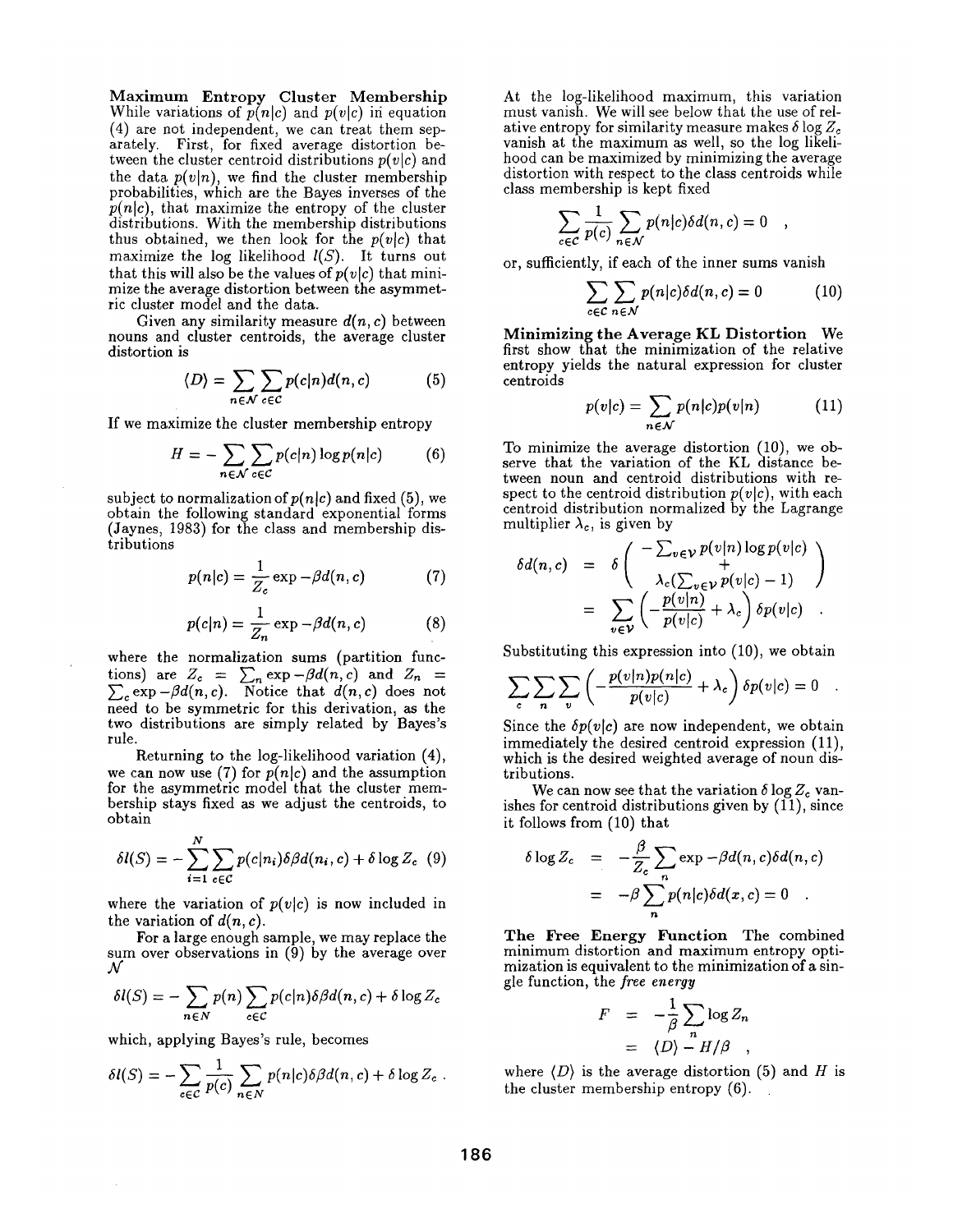The free energy determines both the distortion and the membership entropy through

$$
\langle D \rangle = \frac{\partial \beta F}{\partial \beta}
$$
  

$$
H = -\frac{\partial F}{\partial T} ,
$$

where  $T = \beta^{-1}$  is the *temperature*.

The most important property of the free energy is that its minimum determines the balance between the "disordering" maximum entropy and "ordering" distortion minimization in which the system is most likely to be found. In fact the probability to find the system at a given configuration is exponential in F

$$
P \propto \exp{-\beta F} \quad ,
$$

so a system is most likely to be found in its minimal free energy configuration.

#### **Hierarchical Clustering**

The analogy with statistical mechanics suggests *a deterministic annealing* procedure for clustering Rose et al., 1990), in which the number of clusters is determined through a sequence of phase transitions by continuously increasing the parameter  $\beta$ following an *annealing schedule.* 

The higher is  $\beta$ , the more local is the influence of each noun on the definition of centroids. Distributional similarity plays here the role of distortion. When the scale parameter  $\beta$  is close to zero, the similarity is almost irrelevant. All words contribute about equally to each centroid, and so the lowest average distortion solution involves just one cluster whose centroid is the average of all word distributions. As  $\beta$  is slowly increased, a *critical point* is eventually reached for which the lowest  $F$  solution involves two distinct centroids. We say then that the original cluster has *split* into the two new clusters.

In general, if we take any cluster c and a *twin*  c' of c such that the centroid  $p_{c'}$  is a small random perturbation of  $p_c$ , below the critical  $\beta$  at which c splits the membership and centroid reestimation procedure given by equations (8) and (11) will make  $p_c$  and  $p_{c'}$  converge, that is, c and c' are really the same cluster. But with  $\beta$  above the critical value for c, the two centroids will diverge, giving rise to two daughters of c.

Our clustering procedure is thus as follows. We start with very low  $\beta$  and a single cluster whose centroid is the average of all noun distributions. For any given  $\beta$ , we have a current set of *leaf* clusters corresponding to the current free energy (local) minimum. To refine such a solution, we search for the lowest  $\beta$  which is the critical value for some current leaf cluster splits. Ideally, there is just one split at that critical value, but for practical performance and numerical accuracy reasons we may have several splits at the new critical point. The splitting procedure can then be repeated to achieve the desired number of clusters or model cross-entropy.



Figure 1: Direct object clusters for *fire* 

# CLUSTERING EXAMPLES

All our experiments involve the asymmetric model described in the previous section. As explained there, our clustering procedure yields for each value of  $\beta$  a set  $\mathcal{C}_{\beta}$  of clusters minimizing the free energy F, and the asymmetric model for  $\beta$  estimates the conditional verb distribution for a noun n by

$$
\hat{p}_n = \sum_{c \in \mathcal{C}_{\beta}} p(c|n) p_c
$$

where  $p(c|n)$  also depends on  $\beta$ .

As a first experiment, we used our method to classify the 64 nouns appearing most frequently as heads of direct objects of the verb "fire" in one year (1988) of Associated Press newswire. In this corpus, the chosen nouns appear as direct object heads of a total of 2147 distinct verbs, so each noun is represented by a density over the 2147 verbs.

Figure 1 shows the four words most similar to each cluster centroid, and the corresponding wordcentroid KL distances, for the four clusters resulting from the first two cluster splits. It can be seen that first split separates the objects corresponding to the weaponry sense of "fire" (cluster 1) from the ones corresponding to the personnel action (cluster 2). The second split then further refines the weaponry sense into a projectile sense (cluster 3) and a gun sense (cluster 4). That split is somewhat less sharp, possibly because not enough distinguishing contexts occur in the corpus.

Figure 2 shows the four closest nouns to the centroid of each of a set of hierarchical clusters derived from verb-object pairs involving the 1000 most frequent nouns in the June 1991 electronic version of Grolier's Encyclopedia (10 mil-

 $\mathcal{L}^{\mathcal{L}}$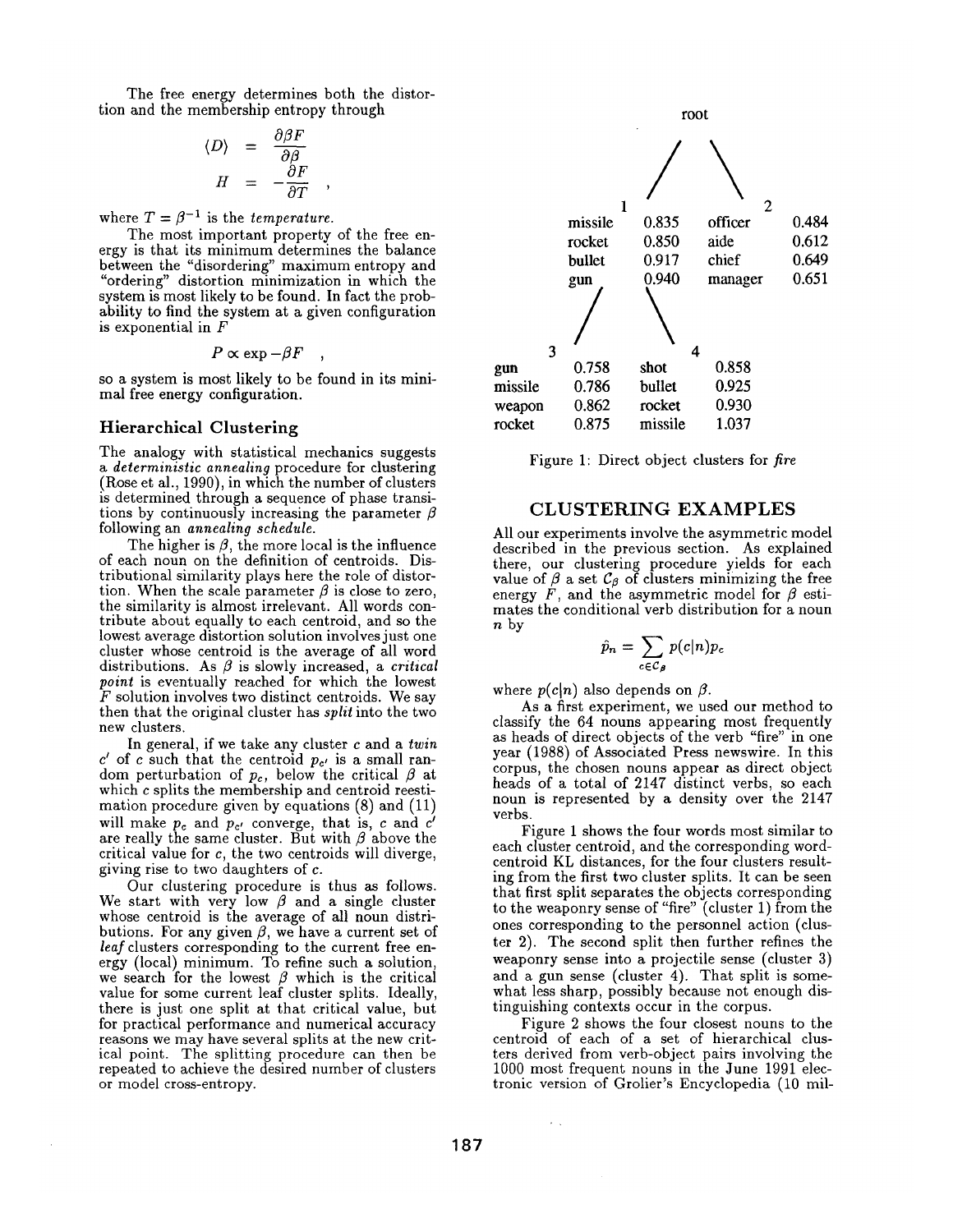

Figure 2: Noun Clusters for Grolier's Encyclopedia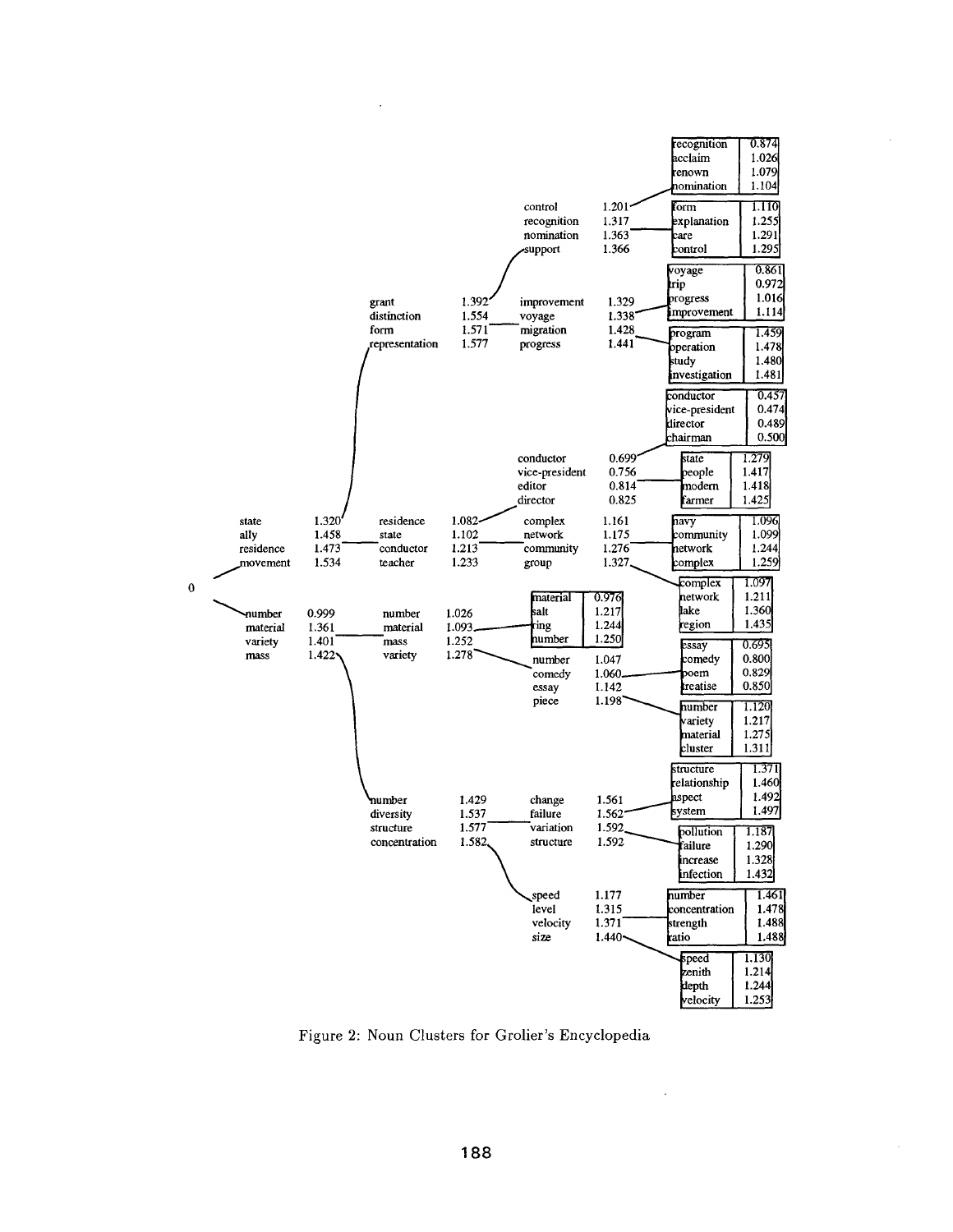

Figure 3: Asymmetric Model Evaluation, AP88 Verb-Direct Object Pairs

lion words).

#### MODEL EVALUATION

The preceding qualitative discussion provides some indication of what aspects of distributional relationships may be discovered by clustering. However, we also need to evaluate clustering more rigorously as a basis for models of distributional relationships. So, far, we have looked at two kinds of measurements of model quality: (i) relative entropy between held-out data and the asymmetric model, and (ii) performance on the task of deciding which of two verbs is more likely to take a given noun as direct object when the data relating one of the verbs to the noun has been withheld from the training data.

The evaluation described below was performed on the largest data set we have worked with so far, extracted from 44 million words of 1988 Associated Press newswire with the pattern matching techniques mentioned earlier. This collection process yielded 1112041 verb-object pairs. We selected then the subset involving the 1000 most frequent nouns in the corpus for clustering, and randomly divided it into a training set of 756721 pairs and a test set of 81240 pairs.

#### Relative Entropy

Figure 3 plots the unweighted average relative entropy, in bits, of several test sets to asymmetric clustered models of different sizes, given by  $\frac{1}{|N_t|}\sum_{n\in\mathcal{N}_t}D(t_n||\hat{p}_n)$ , where  $\mathcal{N}_t$  is the set of direct objects in the test set and  $t_n$  is the relative frequency distribution of verbs taking n as direct object in the test set. <sup>3</sup> For each critical value of  $\beta$ , we show the relative entropy with respect to



Figure 4: Pairwise Verb Comparisons, AP88 Verb-Direct Object Pairs

the asymmetric model based on  $\mathcal{C}_{\beta}$  of the training set (set *train),* of randomly selected held-out test set (set test), and of held-out data for a further 1000 nouns that were not clustered (set *new).*  Unsurprisingly, the training set relative entropy decreases monotonically. The test set relative entropy decreases to a minimum at 206 clusters, and then starts increasing, suggesting that larger models are overtrained.

The new noun test set is intended to test whether clusters based on the 1000 most frequent nouns are useful classifiers for the selectional properties of nouns in general. Since the nouns in the test set pairs do not occur in the training set, we do not have their cluster membership probabilities that are needed in the asymmetric model. Instead, for each noun  $n$  in the test set, we classify it with respect to the clusters by setting

$$
p(c|n) = \exp{-\beta D(p_n||c)/Z_n}
$$

where  $p_n$  is the empirical conditional verb distribution for n given by the test set. These cluster membership estimates were then used in the asymmetric model and the test set relative entropy calculated as before. As the figure shows, the cluster model provides over one bit of information about the selectional properties of the new nouns, but the overtraining effect is even sharper than for the held-out data involving the 1000 clustered nouns.

#### Decision Task

We also evaluated asymmetric cluster models on a verb decision task closer to possible applications to disambiguation in language analysis. The task consists judging which of two verbs  $v$  and  $v'$  is more likely to take a given noun  $n$  as object, when all occurrences of  $(v, n)$  in the training set were deliberately deleted. Thus this test evaluates how well the models reconstruct missing data in the

 $3$ We use unweighted averages because we are interested her on how well the noun distributions are approximated by the cluster model. If we were interested on the total information loss of using the asymmetric model to encode a test corpus, we would instead use

the weighted average  $\sum_{n\in\mathcal{N}_t} f_nD(t_n||\hat{p}_n)$  where  $f_n$  is the relative frequency of  $n$  in the test set.